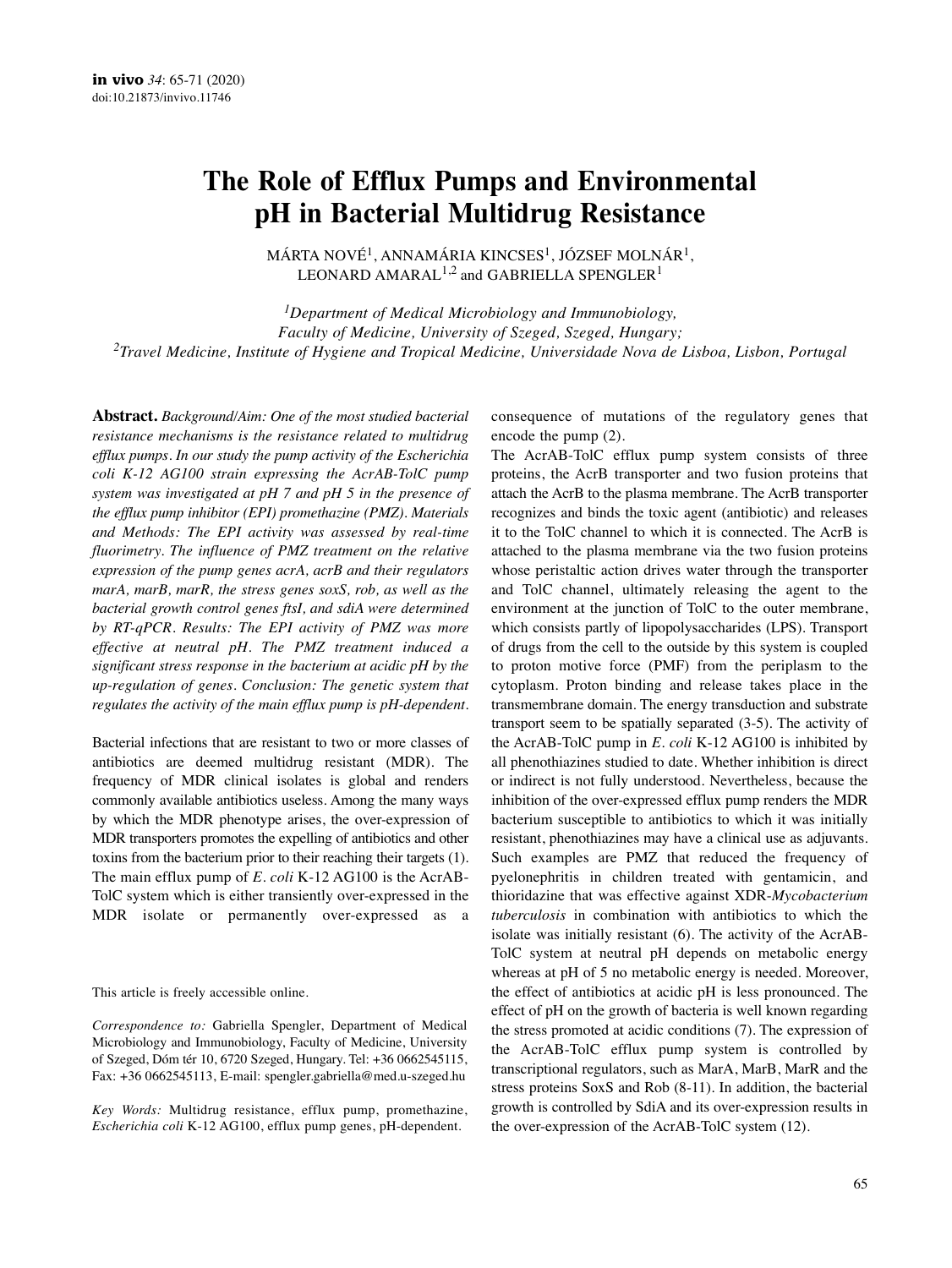The bacterial cell division is controlled by the transpeptidase FtsI required for synthesis of peptidoglycan (13). The role of phenothiazines as EPIs of the AcrAB-TolC pump has been studied at neutral pH under conditions that permit the phenothiazine to affect the activity of the pump, however, these compounds have not been studied at acidic pH (3, 14). It is the intent of the study to describe the expression of genes that are known to be affected at neutral and acidic pH and determine the effect of PMZ on the expression of these genes.

## **Materials and Methods**

*Reagents and media.* Promethazine (EGIS), ethidium bromide (EB) and Luria-Bertani (LB) broth were purchased from Sigma-Aldrich Chemie GmbH (Steinheim, Germany). Mueller Hinton (MH) broth was purchased from Scharlau Chemie S. A. (Barcelona, Spain). Sterile glucose solution (40%) was applied in the experiments (PannonPharma, Hungary). The pH was adjusted to 5.0 and 7.0. In the case of PMZ the solvent for the stock solution was distilled water. Phenothiazines are affected by light, thus, PMZ was protected from it (15). The optical properties of the broth with and without PMZ were not altered.

*Bacterial strain*. The wild-type *Escherichia coli* K-12 AG100 strain [argE3 thi-1 rpsL xyl mtl  $\Delta$ (gal-uvrB) supE44] expresses the AcrAB-TolC efflux pump at its basal level (16, 17). This strain was kindly provided by Prof. Dr. Hiroshi Nikaido (Department of Molecular and Cell Biology and Chemistry, University of California, Berkeley, CA, USA).

*Determination of minimum inhibitory concentrations by microdilution method.* The minimum inhibitory concentration (MIC) of PMZ was determined according to Clinical and Laboratory Standard Institute (CLSI) guidelines using MH media at pH 5 and pH 7. Briefly, the bacterial strain was separately cultured in broth of pH 5 and pH 7 overnight at 37˚C. On the following day, the determination of MIC was carried out using broth dilution method in 96-well plates and the plates were incubated for 18 h at 37˚C.

*Determination of growth curves at pH 5 and pH 7*. The growth curves of the *E. coli* K-12 AG100 strain were determined by measuring the optical density  $(OD_{600})$  at pH 5 and pH 7 in LB broth with and without 25 μg/ml of PMZ. The bacterial cultures were incubated for further 24 h at 37˚C with shaking (220 rpm) and the optical density was monitored at 600 nm. In addition, we determined the colony forming units (CFUs) at various time points (0, 2, 5, 8, and 24 h) on LB agar plates.

Phenothiazines promote the elongation and subsequent filamention of the bacterium (18). This morphological response affects the interpretation of the results that define growth and optical properties of the culture. From the MIC data obtained at pH 5 and pH 7, the concentration of PMZ that produced no obvious effect on the viability, elongation or filamentation of *E. coli* K-12 AG100 at both acidic and neutral pH was determined.

*Real-time EB accumulation assay.* The effect of PMZ on the real-time accumulation of EB in the presence and absence of glucose (0.4%) was assessed by an automated EB method as described previously (19), using a LightCycler real-time thermocycler (LightCycler 1.5; Roche, Indianapolis, IN, USA). The final concentrations of PMZ and EB were 25 μg/ml and 1 μg/ml, respectively. The capillaries were placed into a carousel (Roche) and the fluorescence was monitored at the FL-2 channel every minute on a real-time basis. From the realtime data, the activity of the compound, namely the relative fluorescence index (RFI) of the last time point (minute 30) of the EB accumulation assay was calculated according to the formula:

$$
RFI = \frac{RF_{treated} - RF_{untreated}}{RF_{untreated}}
$$

where RF<sub>treated</sub> is the relative fluorescence at the last time point of the EB retention curve in the presence of an inhibitor, and RFuntreated is the relative fluorescence at the last time point of the EB retention curve of the untreated solvent control. The solvent was distilled water in the case of PMZ.

*Total RNA isolation*. The *E. coli* K-12 AG100 strain was cultured overnight in LB broth at pH 5 and pH 7 at 37˚C with shaking  $(OD<sub>600</sub>: 0.6)$ . Bacterial suspensions were prepared with and without PMZ (25 μg/ml) in 3.5 ml of LB medium at pH 5 and pH 7 and were incubated at 37˚C with shaking. The total RNA was isolated at various time points  $(0, 1, 2, 4, 8, \text{ and } 18 \text{ h})$ . The RNA preparation was carried out in an RNase-free environment using the NucleoSpin RNA kit (Macherey Nagel, Germany), according to the manufacturer's instructions. Purified RNA was stored in RNase-free water in nuclease-free collection tubes and was maintained at –20˚C until quantification was performed. The concentration of the extracted RNA templates was assessed by spectrophotometry SmartSpec™ Plus at 260 nm (Bio-Rad, Hercules, CA, USA).

*Relative gene expression analyses by real-time reverse transcriptase quantitative polymerase chain (RT-qPCR) reaction.* The relative gene expression levels were determined at pH 5 and pH 7 in the presence and absence of PMZ. The *E. coli* K-12 AG100 strain was cultured in LB at pH 5 and pH 7 and total RNA was isolated at various time points (after 0, 1, 2, 4, 8, and 18 h). The relative expression levels of the efflux pump genes, their regulators, stress genes and genes involved in cell wall biosynthesis and quorum sensing were determined by RT-qPCR (20, 21) (Table I), using CFX96 Touch real-time PCR detection system (BioRad), strictly following the manufacturer's recommendations for the SensiFAST™ SYBR No-ROX One-Step Kit (Bioline GmbH, Luckenwalde, Germany). Briefly, each well of the 96-well microtiter plate contained 20 μl as follows: 10 μl of the 2x SensiFAST™ SYBR No-ROX One-Step Mix, 0.2 μl Reverse Transcriptase, 0.4 μl RiboSafe RNase Inhibitor, 5.4 μl Diethylpyrocarbonate (DEPC)-treated water, 500 nM of each primer and approximately 20 ng of total RNA in RNase-free water. Thermal cycling was initiated with a denaturation step of 5 min at 95˚C, followed by 40 cycles each of 10 s at 95˚C, 30 s at 57˚C and 20 s at 72˚C. The relative quantities of the mRNA of each gene of interest were determined by the use of the  $\Delta \Delta C_T$  method. Gene transcript levels were normalized against the *E. coli* housekeeping gene *GAPDH* measured in the same sample. The equation  $2^{-\Delta\Delta C}$ <sub>T</sub> allows the relative quantification of differences in each gene's expression level between two samples, the sample of interest and a calibrator or reference sample. The relative gene expression analysis was calculated, according to the following formulas: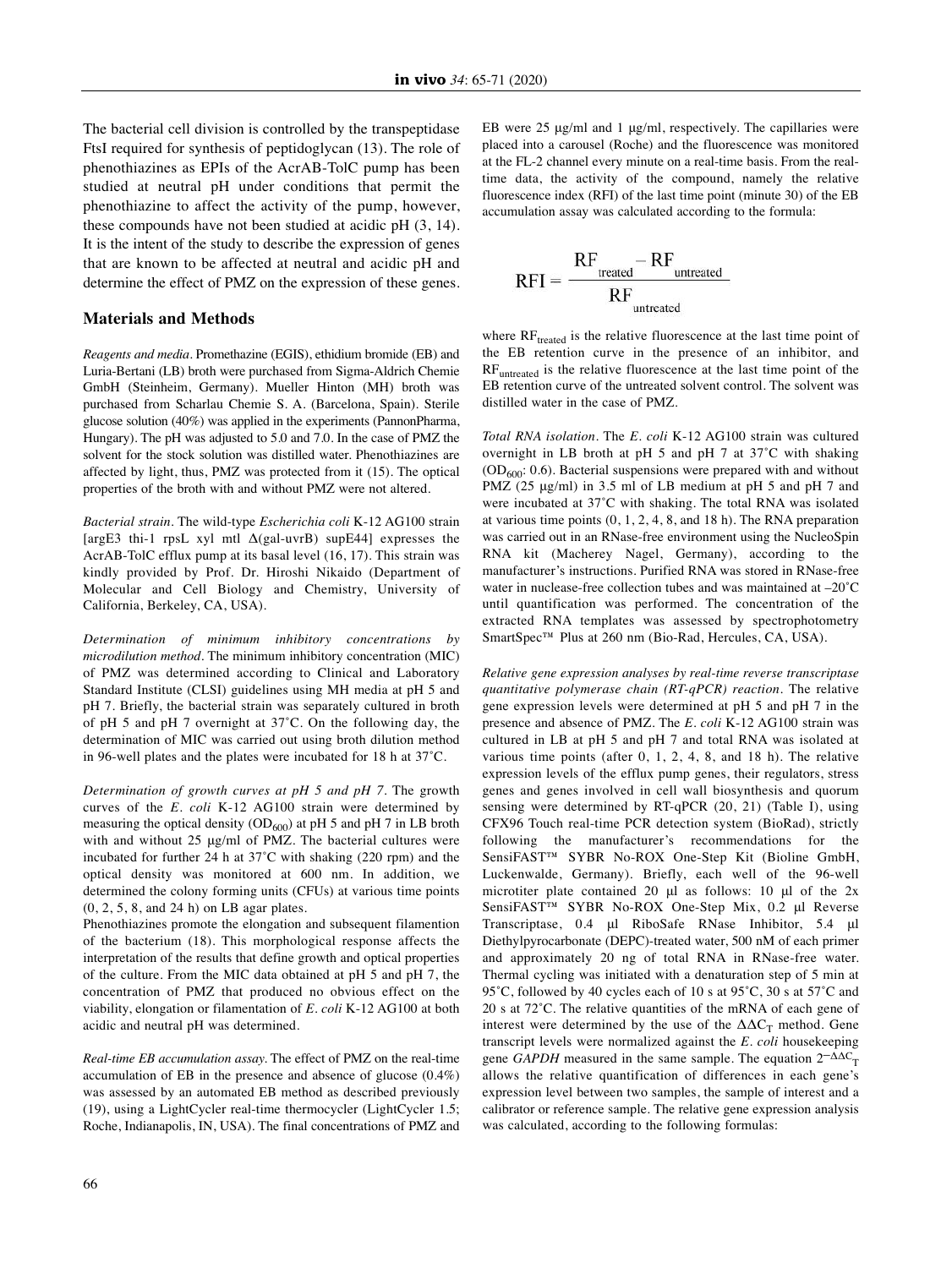| Gene         | Primer sequence $(5^{\circ} - 3^{\circ})$ | Amplicon size (bp) | Reference  |
|--------------|-------------------------------------------|--------------------|------------|
|              |                                           |                    |            |
| marA         | CATAGCATTTTGGACTGGAT                      | 187                | (20)       |
|              | <b>TACTTTCCTTCAGCTTTTGC</b>               |                    |            |
| mark         | <b>ATAGCAGCTGCGCTTATTC</b>                | 154                | (20)       |
|              | <b>ACTTATCACTGCCAGTACCC</b>               |                    |            |
| marR         | AGCGATCTGTTCAATGAAAT                      | 170                | (20)       |
|              | <b>TTCAGTTCAACCGGAGTAAT</b>               |                    |            |
| acrA         | <b>CTTAGCCCTAACAGGATGTG</b>               | 189                | (20)       |
|              | <b>TTGAAATTACGCTTCAGGAT</b>               |                    |            |
| acrB         | CGTACACAGAAAGTGCTCAA                      | 183                | (20)       |
|              | CGCTTCAACTTTGTTTTCTT                      |                    |            |
| soxS         | <b>CCATTGCGATATCAAAAATC</b>               | 210                | (20)       |
|              | <b>ATCTTATCGCATGGATTGAC</b>               |                    |            |
| rob          | <b>GTCGTCTTTATCCTGACTCG</b>               | 189                | (20)       |
|              | <b>TTTGTCACCCTGGAAGATAC</b>               |                    |            |
| ftsI         | GGCGCTGGTTTATCGCGAAC                      | 380                | (12)       |
|              | CCAGCTTGGAAACACCGAC                       |                    |            |
| sdiA         | <b>CTGATGGCTCTGATGCGTTTA</b>              | 163                | This study |
|              | <b>TCTGGTGGAAATTGACCGTATT</b>             |                    |            |
| <b>GAPDH</b> | <b>ACTTACGAGCAGATCAAAGC</b>               | 170                | (20)       |
|              | AGTTTCACGAAGTTGTCGTT                      |                    |            |

#### Table I. *Primers used in the RT-qPCR.*

*marA*: Multiple resistance antibiotic protein A; *marB*: multiple resistance antibiotic protein B; *marR*: multiple resistance antibiotic protein R; *acrA*: acridin resistance protein A; *acrB*: acridin resistance protein B; *soxS*: superoxid stress protein; *rob*: right origin-binding protein; *ftsI*: peptidoglycan D,D-transpeptidase FtsI; *sdiA*: quorum-sensing transcriptional activator; *GAPDH*: glyceraldehyde-3-phospate dehydrogenase.

 $\Delta C_T = C_T$  (gene of interest) –  $C_T$  (reference gene)

 $\Delta \Delta C_T = \Delta C_T$  (PMZ treated) –  $\Delta C_T$  (PMZ untreated)

## **Results**

The MIC of PMZ was determined using MH broth at pH 5 and pH 7 on *E. coli* K-12 AG100 strain expressing the AcrAB-TolC efflux pump system. The MIC of PMZ was 200 μg/ml at pH 5 and 7.

The growth of the *E. coli* K-12 AG100 strain at pH 5 and pH 7 in LB broth with and without the lowest concentration of PMZ that had a nominal effect on growth for 24 h is shown in Figure 1. Briefly, the growth of PMZ treated bacterial culture was slower at both pH, although the effect on growth was greater at pH 7.

The effect of PMZ on the real-time accumulation of EB was assessed using an automated EB method in the presence and absence of 0.4% glucose. The real-time accumulation curves demonstrated a higher intracellular EB concentration without glucose at pH 7 compared to the EB accumulation at pH 5. The intracellular concentration of EB increased in the presence of PMZ at neutral pH, however the PMZ treated sample exhibited lower EB accumulation at acidic pH. In the case of PMZ treated sample the intracellular EB accumulation was significantly higher at pH 7 compared to pH 5. The efflux pump inhibitor PMZ could exert a more potent EPI effect at neutral pH (Figure 2).

The influence of PMZ treatment was examined on the relative expression of the efflux pump genes (*acrA*, *acrB*) and their regulators at neutral and acidic pH. The RTqPCR results showed that the external environment can influence the activity of efflux pumps. In the case of acidic pH every gene except for *soxS* exhibited a decreased gene expression pattern in the first 1-2 h. After this period of time the gene expression levels started to increase. Increase in gene expression was detected in the cases of the efflux pump genes *acrA* and *B*, as well as in *marR* regulator, *soxS* stress gene and QS regulator *sdiA* after the  $18<sup>th</sup>$  hour (Figure 3). At neutral pH almost all genes except for *marB* and *marR* exhibited a decreased expression pattern in the first 1-2 h. Significant gene expression could be observed in the expression levels of *acrA*, *acrB*, and *marA* genes in the 18th hour, of *marB* in the 1st hour and of *ftsI* after 4 h*.* Initially the efflux pump genes *acrA* and *acrB* were down-regulated, but at the end of the culturing period  $(18<sup>th</sup> hour)$  both genes were upregulated (Figure 3).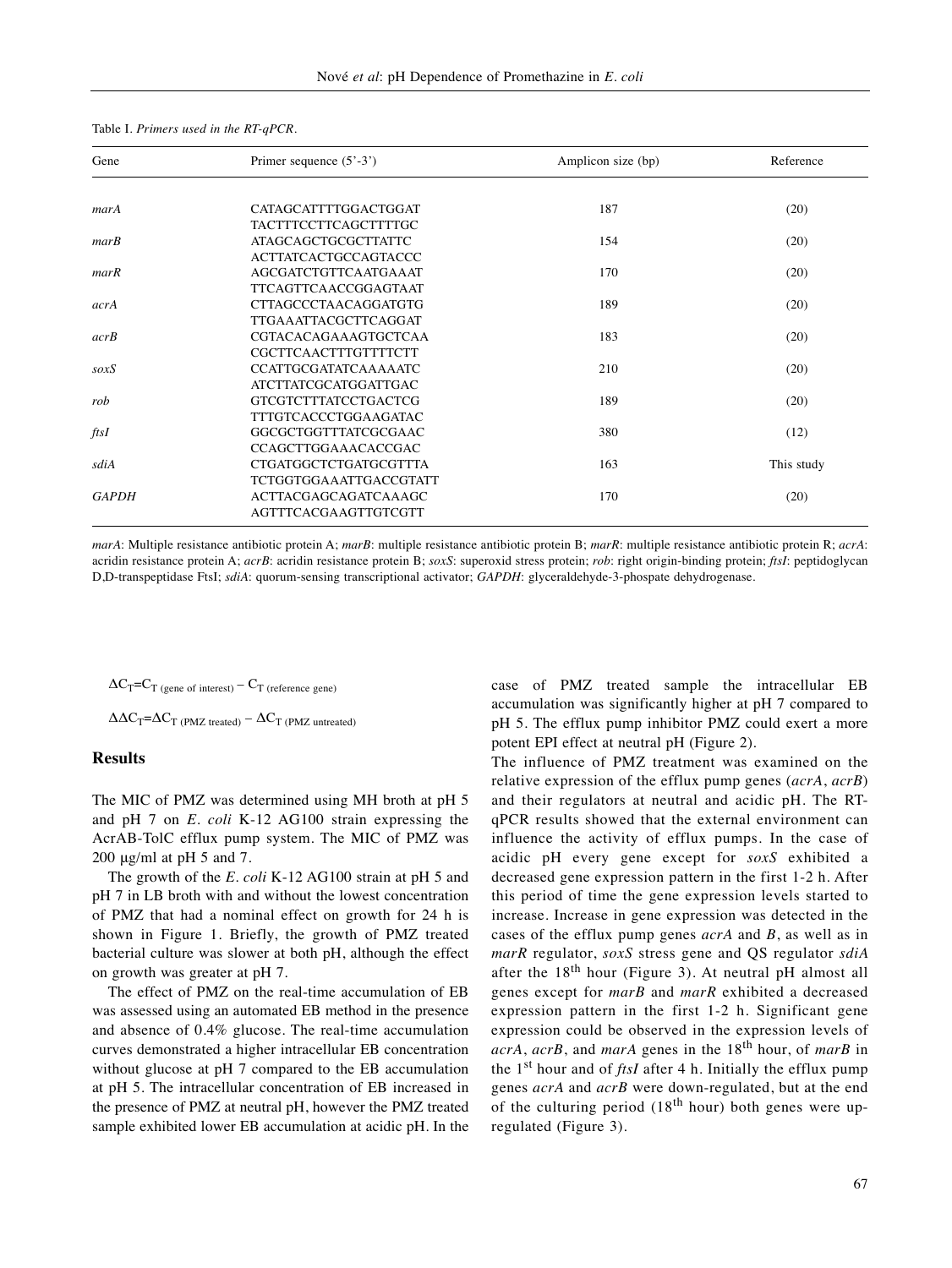

Figure 1. The growth curves of E. coli K-12 AG100 strain were determined at pH 5 (A, B) and pH 7 (C, D) in LB broth in the presence and absence of 25 µg/ml of PMZ. Graphs A and C show the growth curves by measuring the optical density (OD<sub>600</sub>) at pH 5 and pH 7, respectively. Graphs B and D show the growth curves by counting the CFUs at pH 5 and pH 7, respectively. The growth of PMZ treated bacterial culture was slower at pH 5 compared to pH 7. The growth of bacterial culture was more rapid at pH 7, moreover after 8 h of culturing the declination phase of the *bacterial culture could be detected at pH 7 (Graph D).*

#### **Discussion**

The virulence and adaptation of bacteria to the environmental conditions depend on the stress response induced by different factors, such as reduced nutrient source and starvation, pH, low and high osmolarity (22). The survival and colonization of enteric bacteria depend on extreme pH tolerance (23). Before the pathogenic bacteria reach the alkaline pH of the small intestine they must survive the acidic pH of the stomach (24). According to our results, the pH can influence the accumulation and efflux of the RND pump substrate EB. Applying resistance modifiers in our experimental model, the consideration of different pH received special attention in order to mimic the physiological conditions in the gastrointestinal tract (25).

In order to restore survival of *E. coli* K-12 AG100 and maintain the conditions of cell growth, the acidic stress and PMZ treatment have to be overcome by different cellular mechanisms, such as proton pumps and induce a buffering effect through increasing the concentration of intracellular alkaline compounds (26). In addition, *E. coli* K-12 AG100 has two major energy sources, and the ATP synthesis. The latter is generated via the respiratory chain and is used mainly for ATP synthesis and various membrane transports (27). At acidic pH, the ATP supply is crucial for the survival of *E. coli*. At pH 7, *E. coli* cells are able to maintain a constant internal pH over a range of external pH values from 6.7 to 7.9 (28).

In the EB accumulation assay the EPI activity of PMZ was less effective at acidic pH compared to neutral pH. From this,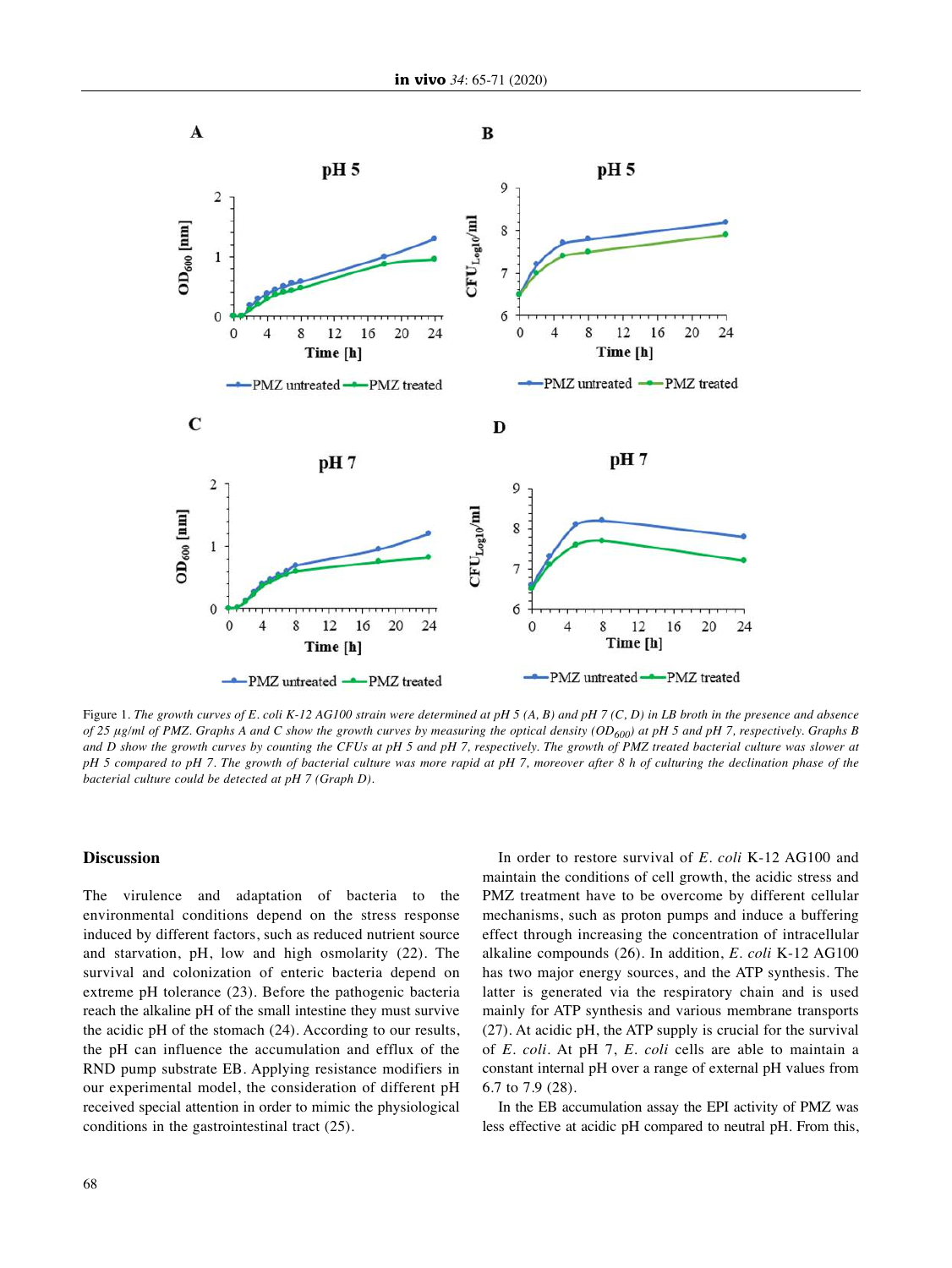

Figure 2. Accumulation of EB at pH 5 and pH 7 by E. coli K-12 AG100 in the presence and absence of glucose 0.4%, with and without 25 µg/ml of PMZ. The real-time accumulation curves demonstrated a higher intracellular EB concentration without glucose at pH 7 compared to pH 5. The intracellular concentration of EB was significantly higher in the presence of PMZ at pH 7, in addition the PMZ treated sample exhibited lower EB accumulation at pH 5. The calculation of statistical significance and p-value was based on the relative fluorescence index (RFI) of the given sample. *The correlation is significant: p≤0.001 and p=0.005.*

it can be concluded that the EPI activity of PMZ is pHdependent because the proton motive force provides a more pronounced energy supply for the AcrB pump at pH 5. At acidic pH the PMF is higher compared to the neutral pH, for this reason the EB that accumulated in the presence of PMZ was lower at pH 5. It has been demonstrated by Mulkidjanian and coworkers that protons generated through metabolic pathways are transported as hydronium ions via channels to the surface of the cell where they are distributed and bound to reactive groups of LPS. These hydronium ions are then transported to the periplasm where they drive the efflux system, thus promoting the rapid extrusion of the substrate (29).

In addition, the acidic pH and PMZ treatment induced a significant stress response in *E. coli*, and this fact was confirmed by the up-regulation of *marB*, *marR*, *acrA*, *acrB*, *soxS, ftsI,* and *sdiA* genes at acidic pH compared to the neutral pH. Interestingly, *soxS* exhibited a continuous increase at pH 5, however, at pH 7 the *soxS* gene was downregulated until the end of the culturing period. It has to be emphasized that the presented experimental setting applied PMZ at a very low concentration, for which at pH 7 it does not affect the stress genes in the wild type *E. coli*. For this

reason, the *rob* and *ftsI* genes required for the initiation of replication and cell wall synthesis, respectively, have the highest expression rate in the 4<sup>th</sup> hour of culture. In addition, the expressions of *ftsI* and *sdiA* were higher at acidic pH compared to neutral pH. The over-expression of the efflux pump genes *acrA* and *B* at pH 5 and pH 7 indicates the continuous removal of toxic substances by efflux pumps. Finally, it can be concluded that the acidic pH and PMZ treatment induced a stress response in the bacterium.

Taking our results together we were able to demonstrate that efflux pump inhibitors are promising therapeutic options that may help overcome bacterial multidrug resistance, as well as improve the efficacy of combined antibacterial chemotherapy using conventional antibiotics and EPIs. EPI compounds can influence virulence factors (30), and should be further studied using different bacterial model systems imitating the environmental conditions present in the host organism.

#### **Conflicts of Interest**

None declared.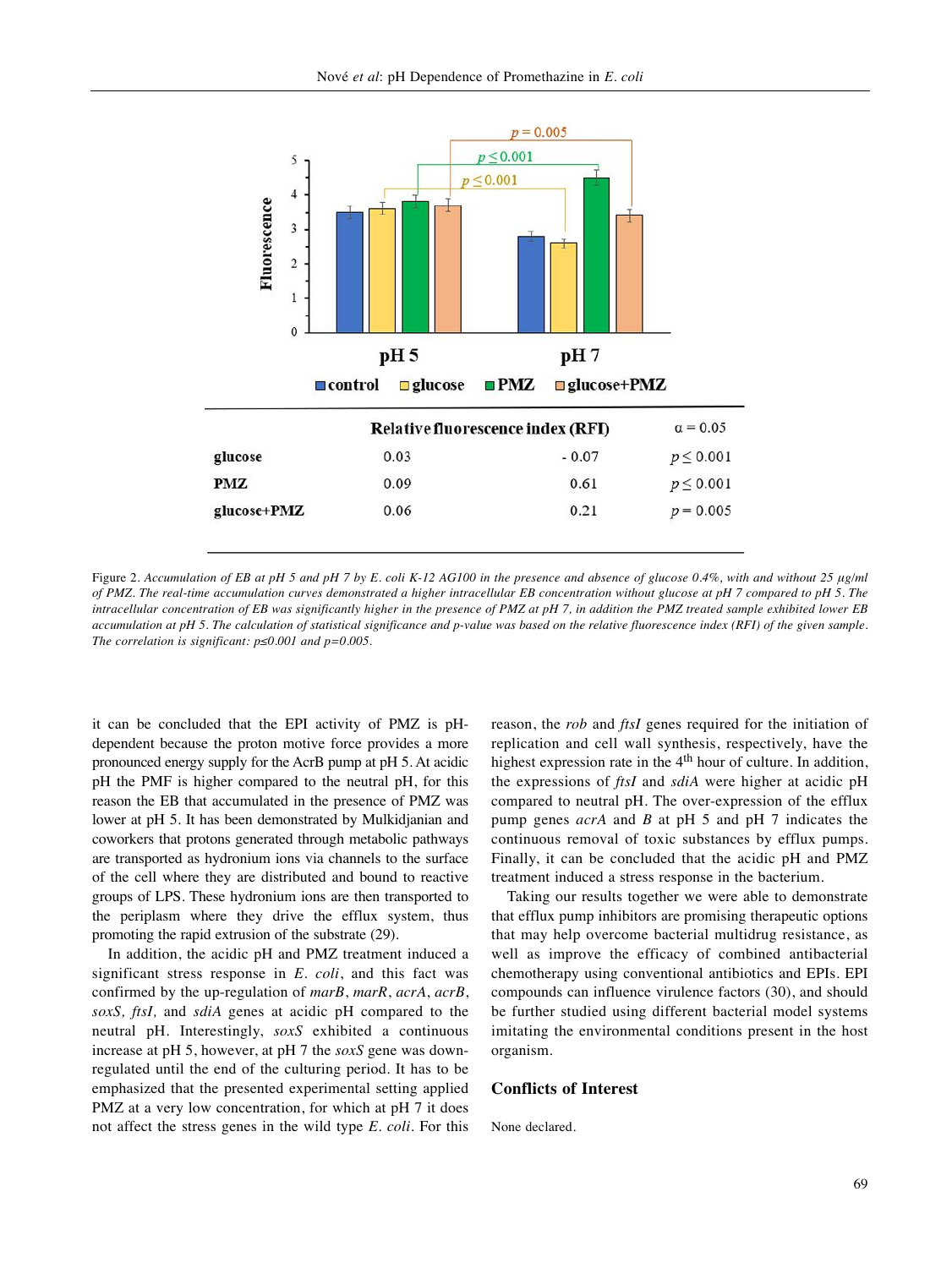

Figure 3. Relative expression of genes involved in stress response on E. coli K-12 AG100 strain in the presence of 25 µg/ml of PMZ at pH 5 and pH 7 at different time points (1-18 h). At the beginning of the culturing period most of the studied genes showed a decreased expression pattern. Increase in gene expression level was detected in the cases of the acrA and B, marR, soxS, sdiA genes after the 18th hour at pH 5. Significant gene expression could be observed in the expression levels of acrA, acrB, and marA genes in the 18<sup>th</sup> hour, of marB in the 1<sup>st</sup> hour and of ftsI after 4 h. Initially the efflux pump genes acrA and acrB were down-regulated, but at the end of the culturing period (18<sup>th</sup> hour) both genes were up-regulated *at pH 7. The significant correlation is: p≤0.05.*

## **Authors' Contributions**

GS conceived and designed the study. MN and AK performed the laboratory work. MN, AK and GS wrote the article. JM and LA revised the manuscript critically. All authors read and approved the final manuscript.

### **Acknowledgements**

This study was supported by the European Union and the State of Hungary, co-financed by the European Social Fund in the framework of TÁMOP 4.2.4. A/2-11-1-2012-0001 'National Excellence Program' and EFOP 3.6.3-VEKOP-16-2017-00009 and the János Bolyai Research Scholarship of the Hungarian Academy of Sciences. Annamária Kincses was supported by the ÚNKP-18-3 New National Excellence Program of the Ministry of Human Capacities of Hungary.

## **References**

- 1 Weston N, Sharma P, Ricci V and Piddock LJV: Regulation of the AcrAB-TolC efflux pump in Enterobacteriaceae. Res Microbiol *169(7-8)*: 425-431, 2018. PMID: 29128373. DOI: 10.1016/j.resmic.2017.10.005
- 2 Nikaido H and Takatsuka Y: Mechanisms of RND multidrug efflux pumps. Biochim Biophys Acta *1794(5)*: 769-781, 2009. PMID: 19026770. DOI: 10.1016/j.bbapap.2008.10.004
- 3 Sun J, Deng Z and Yan A: Bacterial multidrug efflux pumps: Mechanisms, physiology and pharmacological exploitations. Biochem Biophys Res Commun *453(2)*: 254-267, 2014. PMID: 24878531. DOI: 10.1016/j.bbrc.2014.05.090
- 4 Wang Z, Fan G, Hryc CF, Blaza JN, Serysheva, II, Schmid MF, Chiu W, Luisi BF and Du D: An allosteric transport mechanism for the AcrAB-TolC multidrug efflux pump. eLife pii: e24905, 2017. PMID: 28355133. DOI: 10.7554/eLife.24905